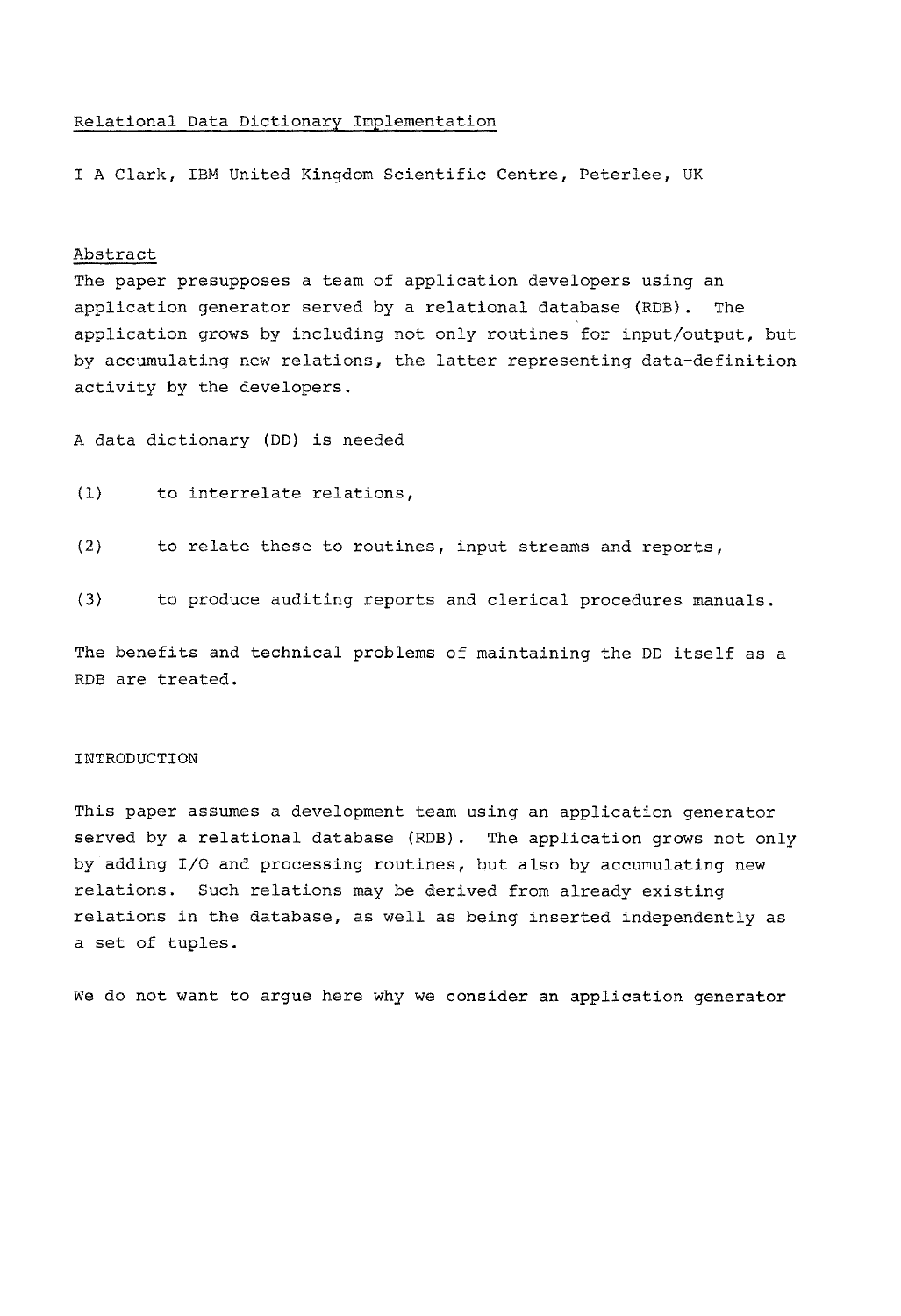together with a relational data base. Suffice to say that we believe this combination to be an attractive one for use by a team of nondata-processing professionals. By "non-DP professionals' we shall mean a group of highly skilled individuals who wish to innovate within their own discipline by making use of the computer, without being diverted from their true purpose by considerations of a purely technical nature to do with data-processing. In particular such individuals will not wish to be deflected by questions of choosing data pathways or the best data structure for their particular purpose (hence the relational database), nor get involved with the wide choice of techniques for doing essentially standard programming operations (hence the application generator).

We shall consider a relational database similar to a research prototype developed and used at the IBM UK Scientific Centre, Peterlee, called PRTV (1). The chief feature of PRTV is that of deferred operation, that is, a new relation derived from existing relations is not materialised into a set of tuples until these tuples are explicitly called for; eg, to open the relation as a read-only file, or to find out how many tuples it contains. A new relation can be defined during a terminal session by entering an expression which contains names of existing relations, acted on by the relational operations:

> UNION PROJECTION INTERSECTION SELECTION

DIFFERENCE JOIN

The result is a named entity within the user's workspace which we shall call a ' (relational) value'. It is not our purpose to describe how this entity is implemented. Suffice to say that it is a character string which specifies briefly but conveniently to the routines which materialise the tuples just how to go about doing so. Within this relational value there exist, as intact substrings in fact, either the names, or the values, of the relations from which it was derived.

However, note that by the term: 'derived relation', we shall mean specifically one whose relational value contains the name of another relation, say 'A', rather than just the value of A. This is because, in PRTV, there is no way of effectively recognising that, say, B has been obtained from A in the latter case. If for instance relation A

280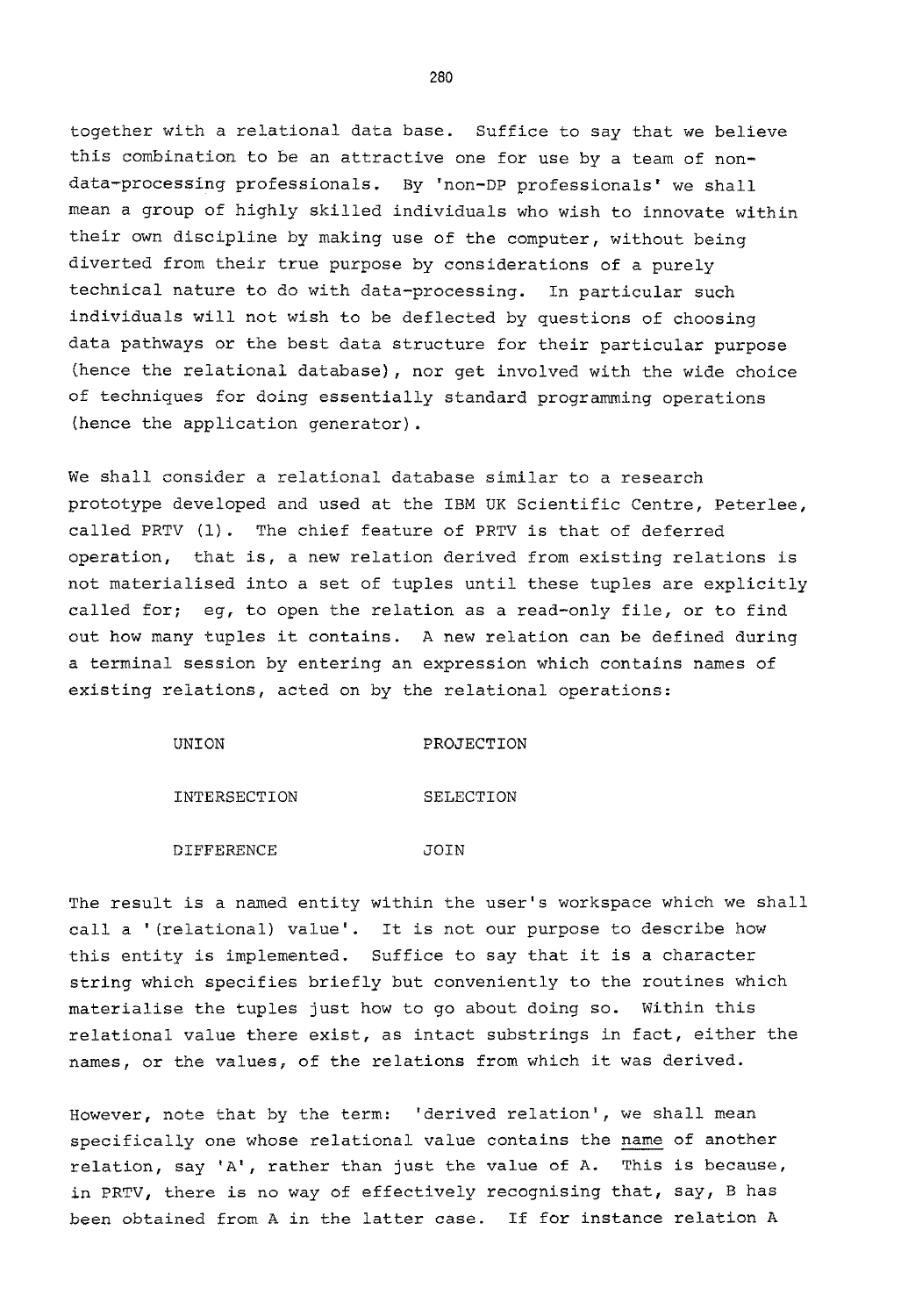were bulk-loaded from cards, next relation B created and simply assigned the value of A, there would be nothing inherently different about A and B. Indeed, in PRTV as it stands there would be no way of telling which came first! Moreover either A or B could be reassigned another value, leaving the other unchanged. This is clearly not the case if B were derived from A. Then whenever A changed its value, B would change correspondingly.

Since relational values are relatively small entities compared with the large sets of tuples they can potentially represent, one must not think that a computer process which forms new relations at run time out of existing relations is necessarily going to be extravagant. Thus PRTV allows one to formulate as much of one's application as one cares to in a relational algebra, which on the face of it performs set-theoretic operations upon whole sets of tuples. However, the operations are really performed on the relational values we have just described, with the result that the operation of forming the union, say, of two large sets of tuples is deferred until one actually lists a relation, or opens a sequential file based on that relation and scans the file. We are going to formulate, in a relational algebra, processes which experienced programmers would not consider handling in terms of elementary operations which combine entire sets of tuples, or as they would see them, sets of records.

Instead of a relational algebra, a relational calculus may of course be used instead, eg the ALPHA language of E F Codd (2). PRTV does not yet support ALPHA, nor any such relational calculus. However, as Codd has shown elsewhere, it is in principle feasible to translate from one to the other in a natural way. An ALPHA expression resembles a theorem in the Propositional Calculus. To a logician, this represents a natural and general way of making an assertion about a given computer process. Other professionals have their own languages within their own disciplines. Whether or not they can understand a Propositional Calculus expression does not matter: their own languages are likewise amenable to machine translation into the relational algebra.

Consider an application which accepts a batch of input and produces reports (invoices, cheques, etc). It is conceivable in principle to load the input straight into a number of relations, then print out the reports directly from relations derived from the input relations. How far one progresses towards this limit depends in practice on whether

28I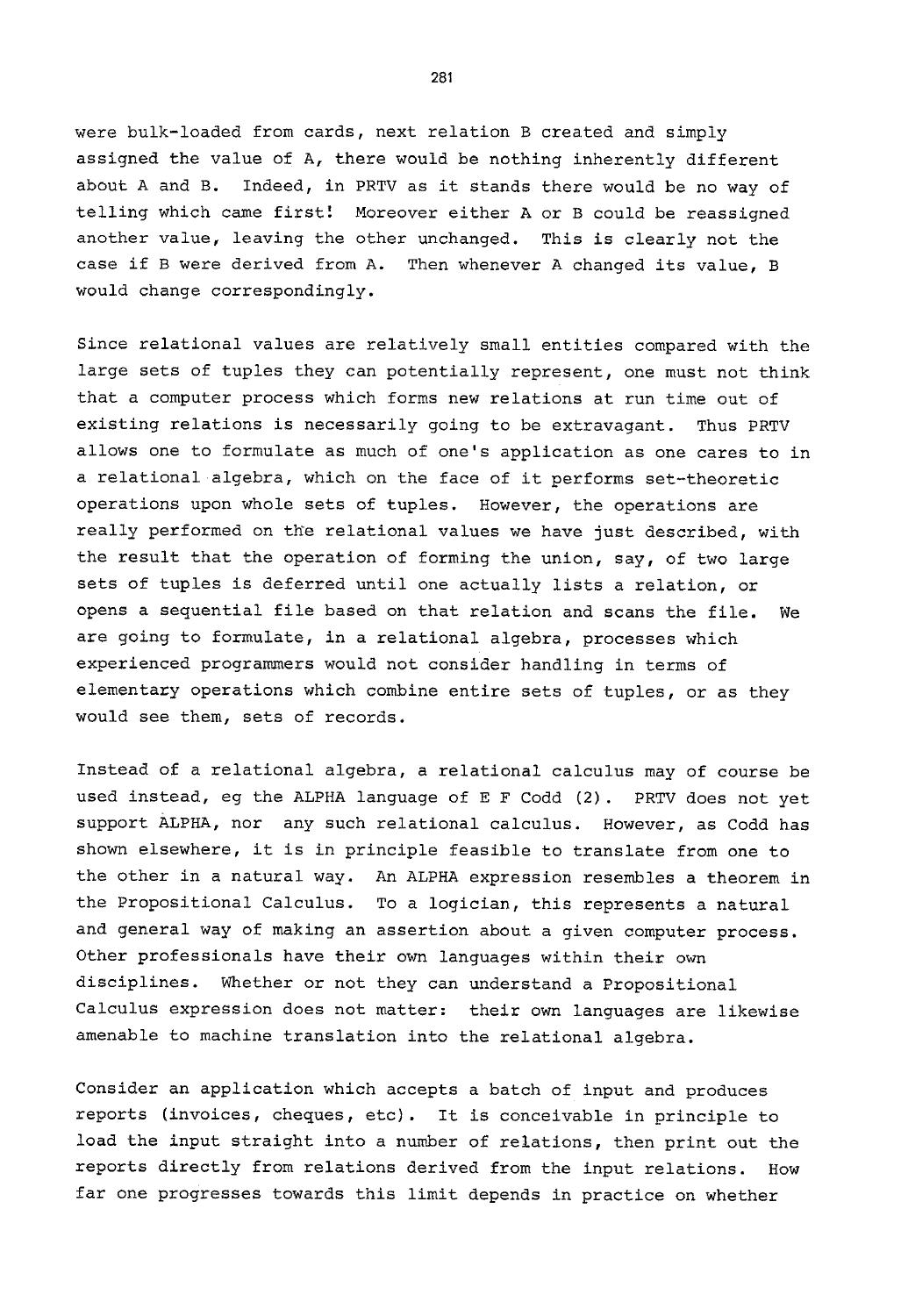it appears easier to implement a given step using the relational algebra, or a conventional programming language. A non-DP professional is unlikely to be predisposed towards the programming solution, particularly if provided with an application generator which constructs the relational algebra for him out of more familiar specifications.

The main problems which the application generator will have to handle are those of making the work of one team member available to another in an orderly fashion, and to stop them unsuspectingly cutting the ground away from under each others' feet.

This can so easily happen if the result of one individual's work, embodied in a relation, is passed to another, who incorporates it into a derived relation which is in turn passed on. It becomes a heavy administrative task to keep track of what changes to the original relation are safe, permissible, or are nonsense in terms of the realworld application.

Note that with this remark we do not distinguish between application development and operational running of the application.

One possible way of coping with this task is for the application generator to administer a data dictionary. Since the task involves much cross-indexing, and the application generator is already served with a relational database, it is attractive to investigate maintaining the data dictionary itself as a relational database.

A range of tasks may be undertaken by the data dictionary, from the simplest to the most ambitious. Examples are:

(1) reporting upon all relations which are affected by updating a given relation,

(2) preventing or otherwise qualifying an order to destroy a relation upon which further relations are defined,

(3) enforcing semantic constraints imposed by the nature of the application at either application development time, eg, to prevent the insertion of 'nonsense' relations into the database, or at run-time, eg, to ensure that tuples are not inserted into a given relation without corresponding tuples being present in another relation.

282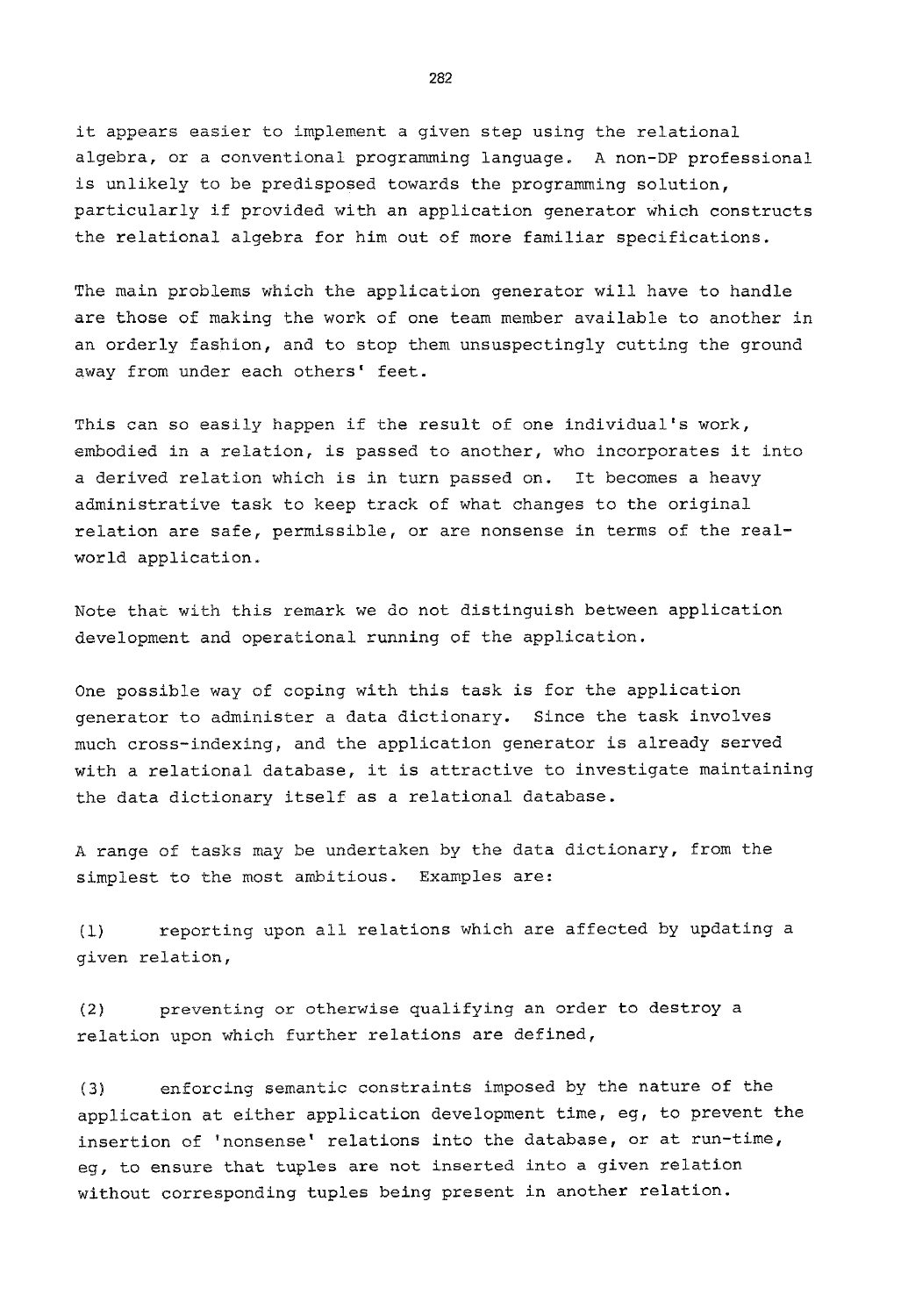(4) producing listings of all routines and reports relating to a given database relation, for auditing purposes,

(5) maintaining an up-to-date clerical procedures manual. This often requires cross-referenced lists of fields on input documents, reports, and domains in the database.

These tasks are represented in order of increasing severity. We shall treat the first three only, discussing some theoretical and technical problems which the data dictionary has to face. The remaining two topics, although ambitious in practice, are theoretically much simpler than the first three.

### (1) REPORTING UPON UPDATE DEPENDENCIES

For the moment we are primarily concerned with update dependencies between relations in the course of application development. The other sort of update dependency, that between records, or tuples in our case, will be treated later under the heading of 'semantic constraints'

This facility is straightforwardly achieved by maintaining a DDrelation, call it RDEPEND, on the domains RELID1, RELID2, DEPTYPE. By 'DD-relation', we mean 'data dictionary' relation, to distinguish it from the relations belonging to the application itself. DD-relations may or may not be kept in the same database as application relations: for research convenience the former is recommended due to the facility for bootstrapping the data dictionary, the latter advisable however for security.

Note that we require some means of referring to distinct occurrences of the same domain within the component list of a relation. We do this here by postfixing i, 2, etc, to the domain name (eg, RELIDI, RELID2, etc, for the domain name RELID). RDEPEND contains a tuple for each derived relation, stating what relation it depends on (RELID2) and in what capacity (DEPTYPE). Where a relation is derived from a number of other relations, that number of tuples is present in RDEPEND. Furthermore, if the relation uses another in more than one capacity, more than one tuple for that pair of 'RELIDs' Occurs.

Now comes the advantage of using a relational database for the data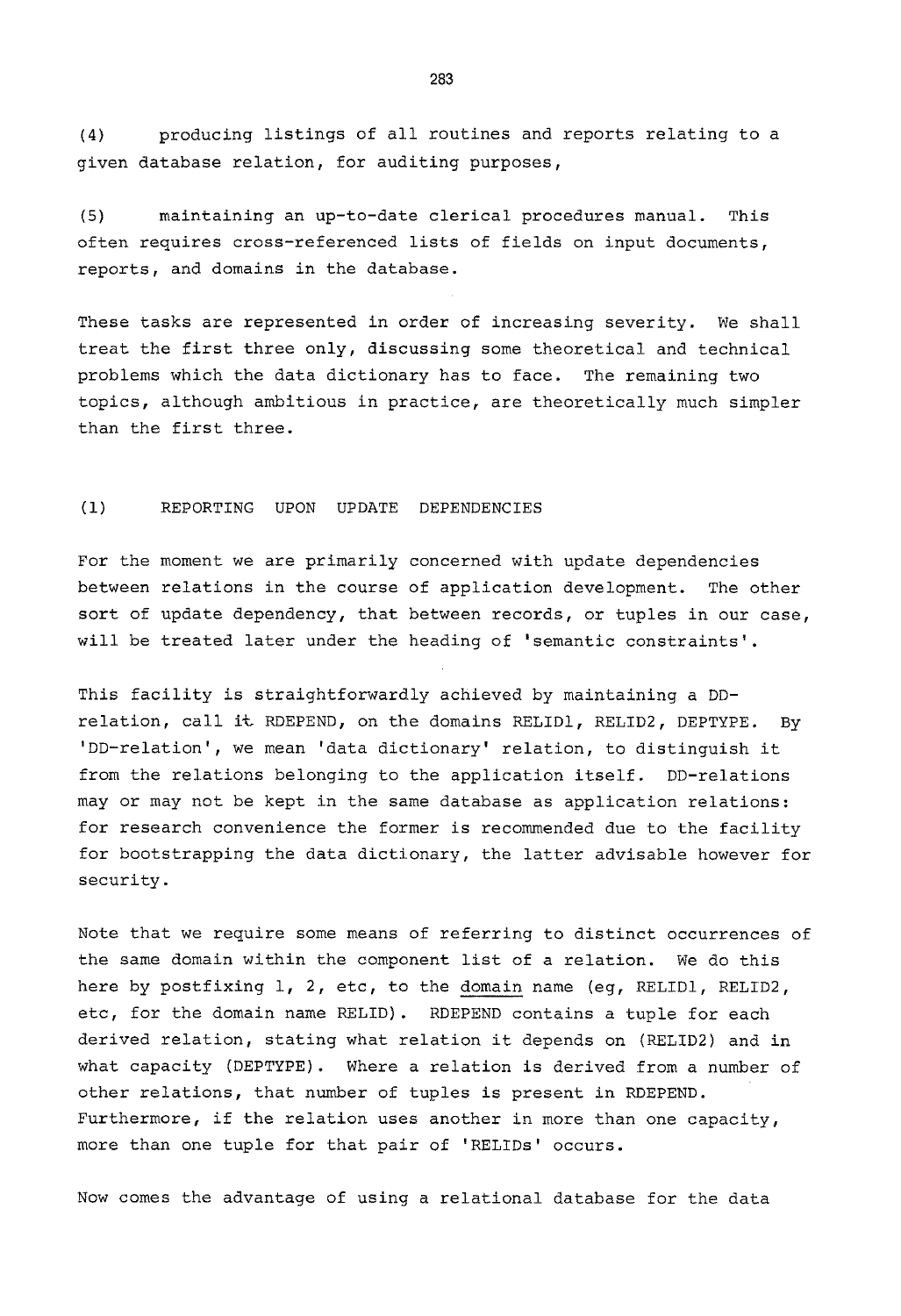dictionary. The relation RDEPEND is transitive in a logical sense. Thus by joining it to itself repeatedly we recover a relational value which carries a tuple for all the implicit dependencies, as well as those appearing explicitly in RDEPEND.

Let us introduce notation to present an example. This notation is based on the relational algebra, ISBL, used by PRTV, although we modify it freely in order to make it better illustrate our points.

In PRTV a user manipulates relations within his workspace by expressions of the form:

```
C = A * BC = N!A * B
```
The first command would construct a relation with a RELID of 'C' (the named entity introduced earlier with its symbolic 'value'; no tuples are accessed as yet) and a value equal to the 'join' of the values of  $'A<sup>t</sup>$  and  $'B<sup>t</sup>$ .

The second command would incorporate the RELID: 'A' into the relational value formed for 'C' instead of the value of A. 'N'A' should be read as 'name-A'.

Suppose we have defined 'F' by the following sequence of commands:  $C = N<sup>T</sup>A$  $D = N:B$  $E = N!C$  $F = N.E * D$ Then RDEPEND would contain the following tuples: RDEPEND ( RELIDI RELID2 DEPTYPE )

| C | Α | N  |
|---|---|----|
| D | R | N  |
| E | C | N  |
| P | Ε | N  |
| F | D | ۲7 |

In order to obtain tuples for every dependency of F one might join RDEPEND with itself repeatedly until no further tuples appeared (detected by testing its cardinality). The type of 'join' operation required is one called an 'equi-join'. This means that the tuples from each relational operand which are to be concatenated are chosen by collating equal values within certain specified domains. It is a matter of notational design to specify an equi-join elegantly. Here we show the required components to 'overlap' by placing component names beneath each other. Thus: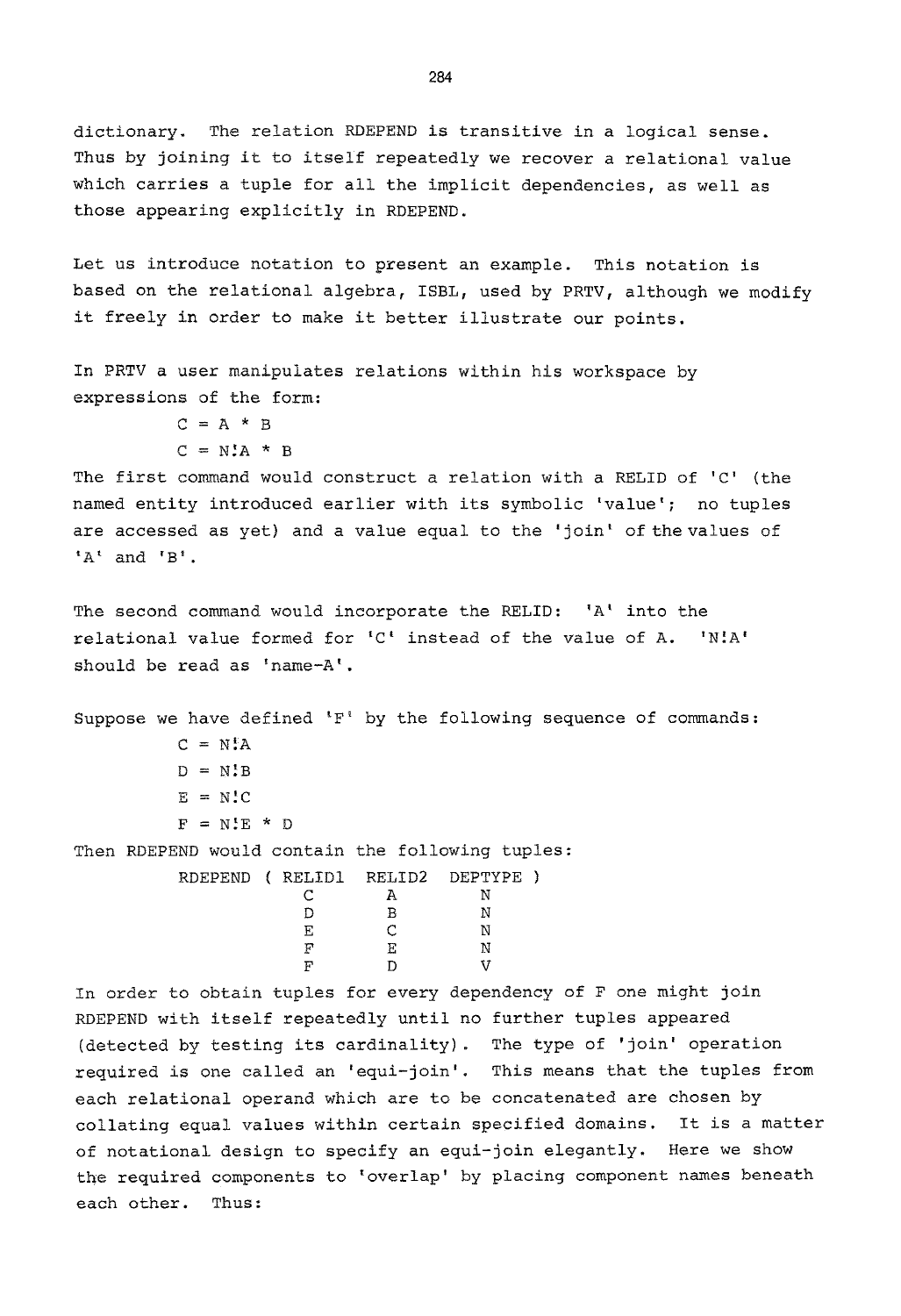RDEPEND RELID1 RELID2 DEPTYPE<br>\* RDEPEND RELID1 RELID1 RELID2 DEPTYPE

represents a relational value with five domain occurrences. Each tuple in the set so defined is formed by taking a pair of tuples from RDEPEND for which RELIDI in one tuple equals RELID2 in the other. There is a combined tuple for all such pairs.

We may further join to this a relation, DTRANS, which contains a tuple matching each pair of values of DEPTYPE which turns up in the above relational value. Each tuple of DTRANS contains a third value from the domain DEPTYPE, representing the resulting (ie, transitive) dependency. After that, we can project out just those domains we wish to see, renaming them in the process. Note that in a relation, all duplicates of a given tuple are suppressed. A relation simply records that, say, three given objects are related in a given way. The ordered set of these three objects is what comprises the 'tuple' (3-tuple, or 'triple' in this case). Thus it makes no sense to talk about more than one 'occurrence' of this tuple. The three objects are either related, or they are not.

We may thus construct the relational assignment statement:

| * RDEPEND                                                              | $RR = RDEPEND RELID1 RELID2 DEPTYPE$<br>RELIDI | DEPTYPE1 DEPTYPE2 DEPTYPE3 | RELID2 DEPTYPE |         |
|------------------------------------------------------------------------|------------------------------------------------|----------------------------|----------------|---------|
|                                                                        | $\frac{*}{*}$ DTRANS $\Bigg $ RELID1           | RELID2                     |                | DEPTYPE |
| The resulting relation RR has precisely the domains and domain-IDs of  |                                                |                            |                |         |
| RDEPEND (the final 'project', %, has seen to that), but relates RELIDs |                                                |                            |                |         |

once-removed. Thus RR contains the following tuples only:

|  |     |   | RR ( RELID1  RELID2  DEPTYPE ) |  |
|--|-----|---|--------------------------------|--|
|  | F.  |   | NN                             |  |
|  | ᠷ   |   | ΝN                             |  |
|  | ਸ਼ਾ | в |                                |  |

The relation DTRANS can be visualised as a function with two arguments, DEPTYPEI and DEPTYPE2, returning the corresponding object in the domain DEPTYPE3. Indeed in PRTV it can be implemented either as a  $PL/I$ function or as an ordinary relation, with a tuple for every pair of values of DEPTYPEI and DEPTYPE2. Thus DTRANS might contain the following tuples (among others):

|  |    |    | DTRANS ( DEPTYPEl DEPTYPE2 DEPTYPE3 ) |  |
|--|----|----|---------------------------------------|--|
|  | N  | N  | ΝN                                    |  |
|  | N  | ΝN | NNN                                   |  |
|  | NN | N  | <b>NNN</b>                            |  |
|  | NΝ | ΝN | <b>NNNN</b>                           |  |
|  | N  | V  |                                       |  |
|  | ۲7 | N  |                                       |  |

Note that the last two tuples say, in effect, that if A depends on the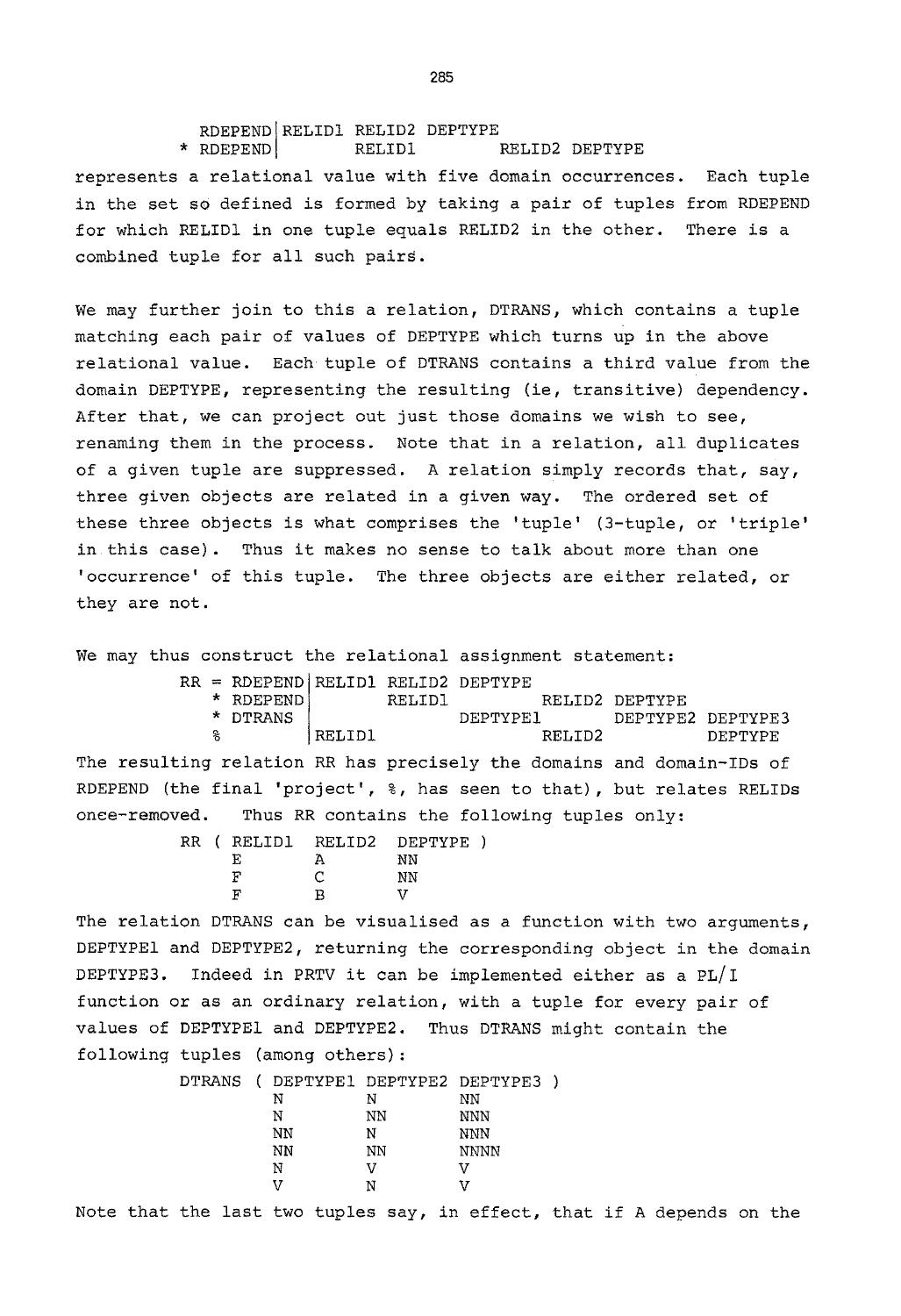name 'B', and that B has the value of C, then A has only a currentvalue connection with C. If C is changed, A will not change, and therefore this connection will be lost. On the other hand, if B depends on the name 'C', assigning the (current) value of B to A effectively assigns the current value of C to A. This is a matter of choice of convention.

```
RR can be incorporated back into RDEPEND (eg, by the expression:) 
          RDEPEND = RDEPEND + RRand the process repeated until the cardinality of RDEPEND grows no 
more. On the other hand it may be better to derive a new relation,
FULL RDEPEND, by this process each time it is called for, so that
RDEPEND may be maintained more easily by simple insertion and deletion 
of tuples.
```
When the owner of the catalogued relation, F, wishes to modify it, the command:

List FULL RDEPEND: RELID1 =  $'F'$ might be issued. This lists a selection of just those tuples in FULL RDEPEND such that RELIDI is equal to 'F'. The relational operator ':' stands for 'SELECT'. Thus:

|  | ${\tt FULL\ DEPEND: \ RELID1 = 'F'}$ |   |                         |  |
|--|--------------------------------------|---|-------------------------|--|
|  |                                      |   | (RELID1 RELID2 DEPTYPE) |  |
|  | F                                    | E |                         |  |
|  | F                                    |   |                         |  |
|  | F                                    |   | NΝ                      |  |
|  | π                                    | R |                         |  |
|  | F                                    |   | NNN                     |  |
|  |                                      |   |                         |  |

(2) QUALIFYING AN ORDER TO DESTROY A RELATION

This might be considered to be a special case of enforcing semantic constraints imposed by the application model upon the developers themselves, a very general topic. However it can also be viewed as a basic facility to be expected of a system which claims to inhibit members of an application development team from cutting the ground from under each others' feet. There is a temptation to build such a facility rigidly into the system itself. This ignores the possibility that what is satisfactory for one application development team may not be so for another.

The simplest such 'qualification' is of course to refuse to destroy any relation from which another relation has been derived, ie, upon which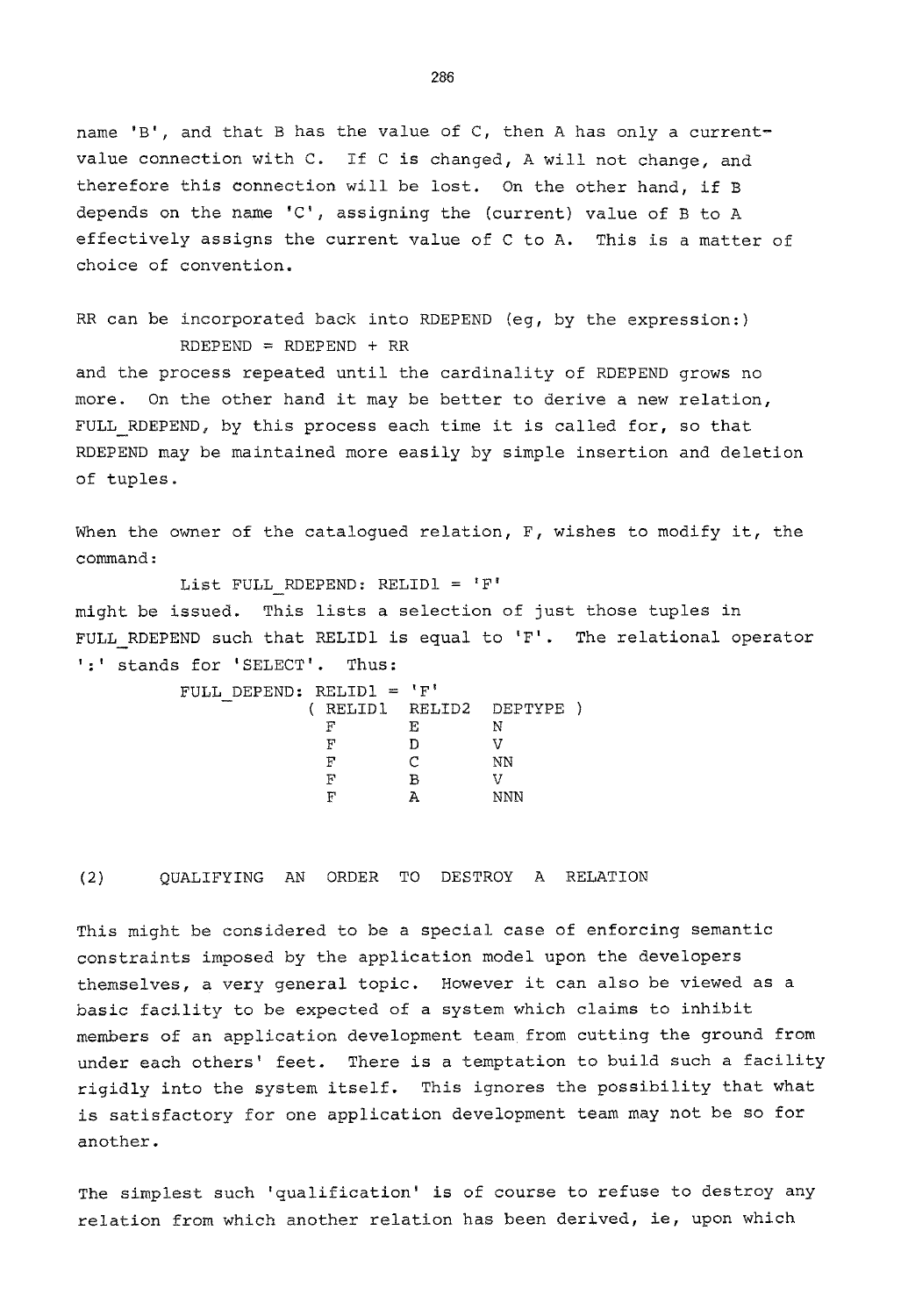there is a name-dependency, until those dependencies have been eliminated.

## (3) ENFORCING SEMANTIC CONSTRAINTS IMPOSED BY THE APPLICATION MODEL

To the theorist this is probably the most interesting use to which a relational data dictionary might be put.

One objection to the use of relational databases stems from the fact that certain properties of conventional files, such as demanding a unique value in the key field, or being hierarchical, are absent. In conventional programming, these 'structural' properties are exploited to enforce certain semantic constraints arising out of the application model, such as a particular child segment having a single parent. However the skills of a database specialist are often needed to exploit such restrictions inherent in the available structures. It is up to him to ensure that his model of the application in terms of key fields and segment deletion rules behaves like the real-world counterpart: yet it is often rather hard for a business to find a man with intimate knowledge of both realms. Thus it is attractive for our purpose that the traditional restrictions of key-fields and many-one mappings have to be modelled explicitly in PRTV, since the problem of enforcing semantic constraints can then be split off from that of providing a structure capable of holding the data in the first place.

How can one use the relational algebra here discussed to model these sorts of update constraints?

Suppose we have a standing relation, X, in the database, and a transient relation, UPD\_X, holding today's new additions to X. We want to insert into X just those tuples of UPD X whose values of the keydomain, KEY, do not already occur as values of KEY in X.

X % (KEY), is a relational value, with just one domain, of current keys occurring in X. By joining it to UPD X we express just those tuples of UPD X whose keys already occur in X:

X % (KEY) | KEY<br>\* UPD X | KEY

<OTHER DOMAINS>

By forming the 'DIFFERENCE' of this expression with the original UPD X we express all those tuples of UPD X whose keys do not already occur in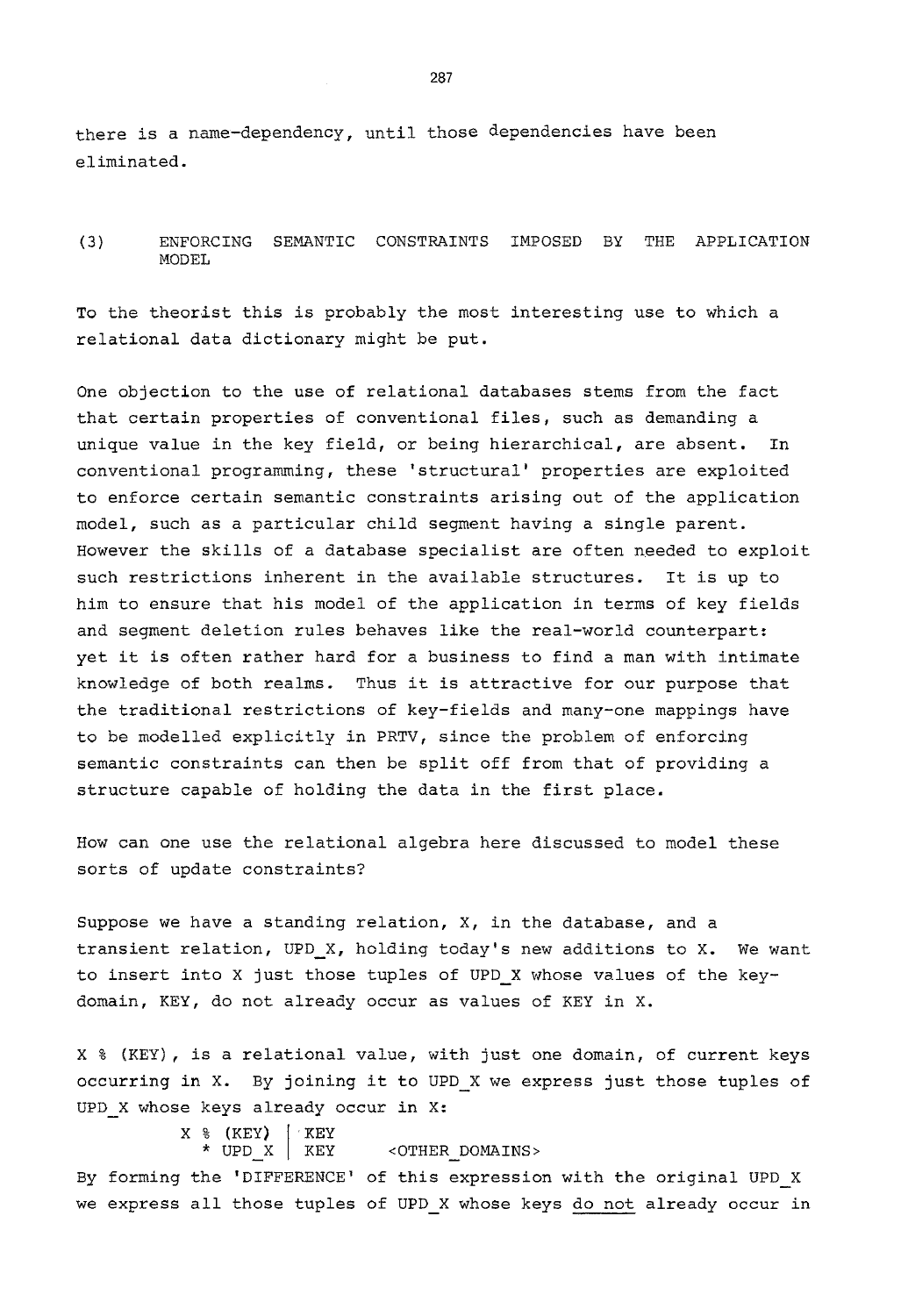X. We now simply 'UNION' these with X to get NEW X. Ignoring the <sup>m</sup> special domain-overlapping notation, NEW X is given by:

NEW  $X = N!X + (N!UPD X - (N!UPD X * (N!X 8 K EY)))$ Note that we have made NEW X a derived relation by quoting the names of relations (N:) instead of their current values. NEW\_X, upon being materialised, will contain the desired set of tuples, which may be used to replace the current value of X in the database. We must then ensure that X is only ever updated in this way. A crude way of doing this is to have the data dictionary keep a list of permissible assignments into given RELIDs, so that the application generator will not accept a command changing X except those, explicitly catalogued, which assign NEW X into X. <sup>m</sup>

Clearly a similar technique can be used to insert only those tuples into X whose KEYs occur in another relation, W. The tuples which fail to get into X can of course be recovered in the expression: UPD  $X - X$ .

It is a critical business designing facilities for an application developer to impose constraints upon himself or his colleagues. It presupposes that both he and we know what sort of security we are supposed to be offering him. If this question is not resolved, it is so easy to end up with a security system which neither deters deliberate abuse, nor protects adequately against accidental misuse, but appears designed solely to encumber lawful operations. Our intentions with the data dictionary are primarily to reduce the incidence of subsequent mis-modifications to an application. As time goes on, or one gets further away from the designer of a particular component, the modifier of the component is unavoidably less well-informed as to the sideeffects such modifications may have. On the other hand we make no attempt as yet to protect against deliberate wrecking.

Compare this with the 'facility' sometimes found in database packages which simply refuses to accept data with duplicate keys. The first non-DP user of such software is inevitably engaged in research, even if he does not know it, and is in the typical research predicament of having a file of grubby data he wishes to load up, precisely to use the sophisticated query facilities the database package may offer to report on such things as duplicate keys. He quickly has to learn a few DP skills, like how to manoeuvre around the trap for duplicate keys.

The relational data dictionary approach allows just that structure to

288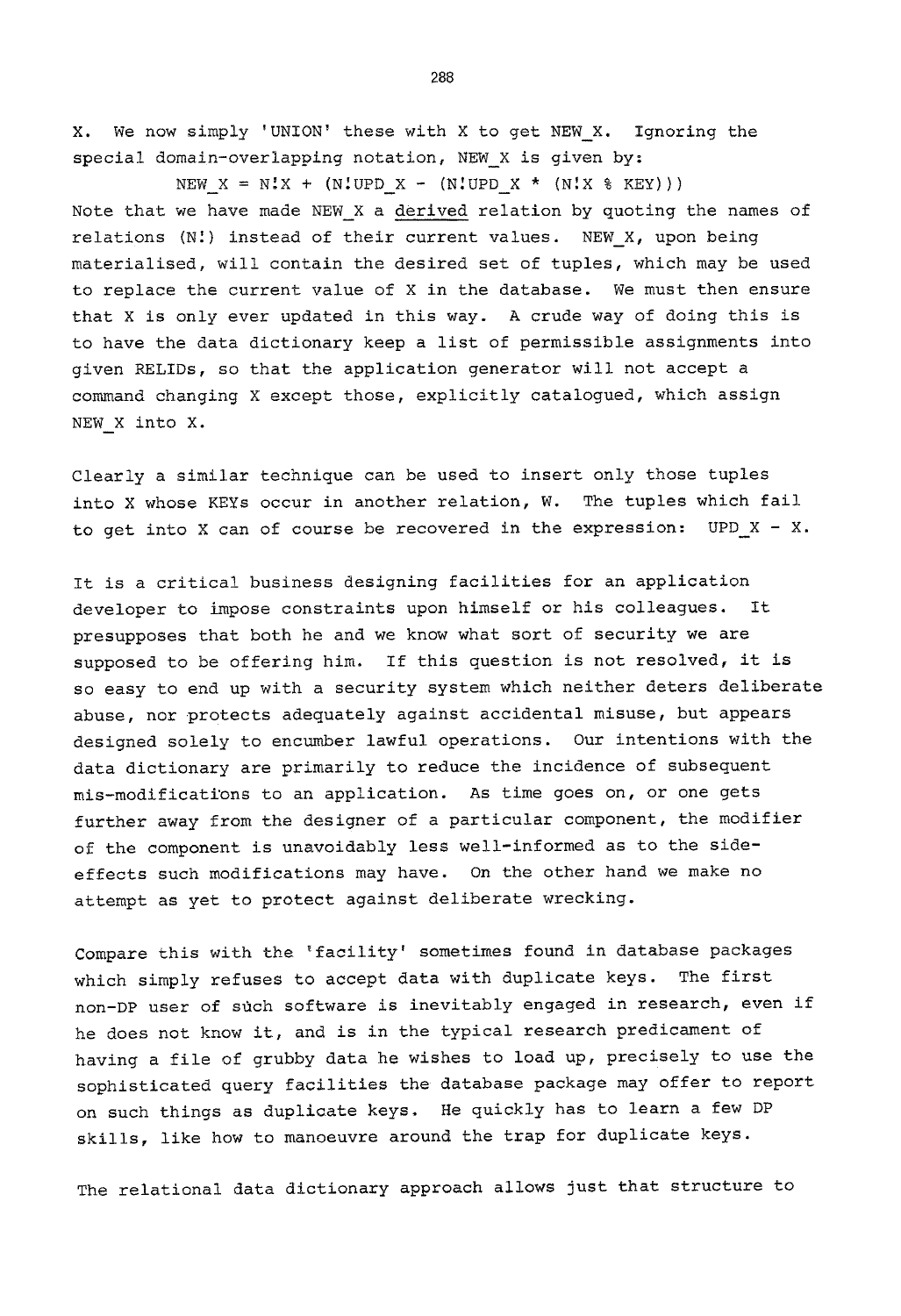be put up first inside the database, which suffices to store the raw data, and adequate protection to be devised later for the use of the various relations of the application.

Compared to the task of defining relations to hold and manipulate the data of the application, as exemplified by  $X$ , it is much harder to write a satisfactory UPD X to constrain its use. The latter is as demanding as writing a foolproof macro, which is really what UPD X is. Later work might concentrate on providing relations like UPD X 'off the peg', so to speak, that is as a result of some non-procedural specification by the application developer, rather than require him to develop the skill to construct them himself. Such 'constraining' relations may resemble the facilities available with CODASYL/DBTG (3), or IMS. Alternatively the sort of 'semantic constraint' which would be useful in practice might be thought out completely afresh.

Our approach contrasts with the CODASYL/DBTG approach of submitting the update constraints as part of the 'data definition', to be carefully separated from the 'data manipulation' activity. In the environment described it is difficult to distinguish between the two.

### SUMMARY

We have tried to indicate a relational approach to many well-known problems of so-called data definitions. The key to this approach is the use of a data dictionary, itself maintained as a relational database.

Many details of this relational data dictionary clearly remain to be finalised. However the essence of a relational data dictionary is that it can be implemented even before such questions need be resolved. Thus the basic structure of, and facilities offered by, such a data dictionary can be changed extensively without the need to reload the stored data. This allows of considerable experimentation within a particular project.